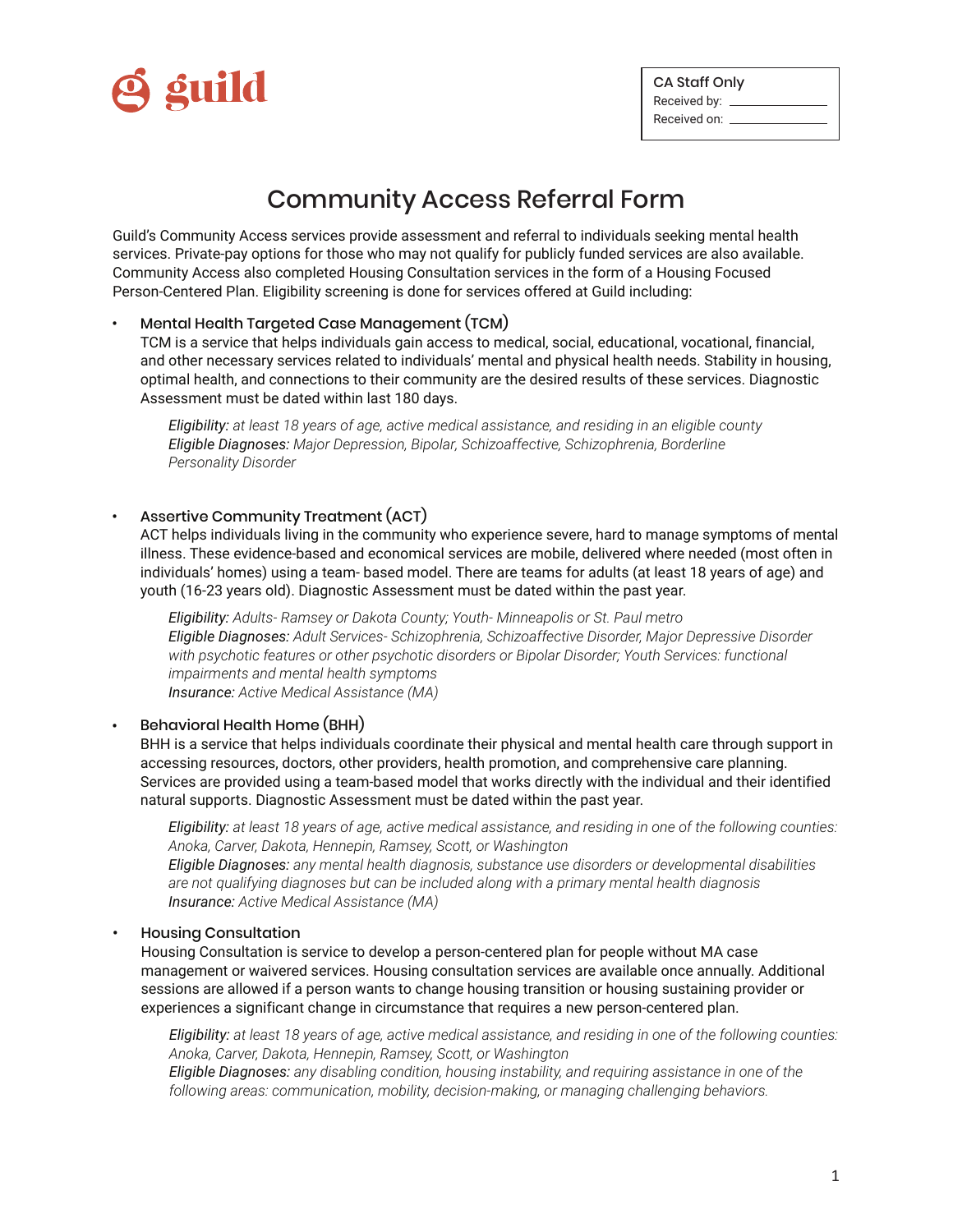

## Community Access Referral Form

Please fill out the next page of this form and fax to 651-209-0148 ATTN: CA along with a copy of a diagnostic assessment, medical records, Professional Statement of Need, MN Choices Assessment, or any other documentation to support eligibility determination. If the diagnostic assessment was completed by a different provider, please include a release for them as well.

Call 651-925-8490 with questions about Guild's mental health services.

For referral to or information on other Guild programs:

- **Guild Community Support program:** drop-in member center which offers recreation, social, and other opportunities for Dakota county residents: call 651-457-2248.
- **Maureen's House**: mental health crisis stabilization program where people can stay up to 10 days: call 612-267-5242**.**
- **Guild South: Intensive Residential Treatment Services** 90-day mental health treatment program: call 651-455-6800.
- **Guild Crisis and Recovery Center, Scott County:** Mental health crisis stabilization and residential treatment program: call 952-955-9977.

Please complete the following page